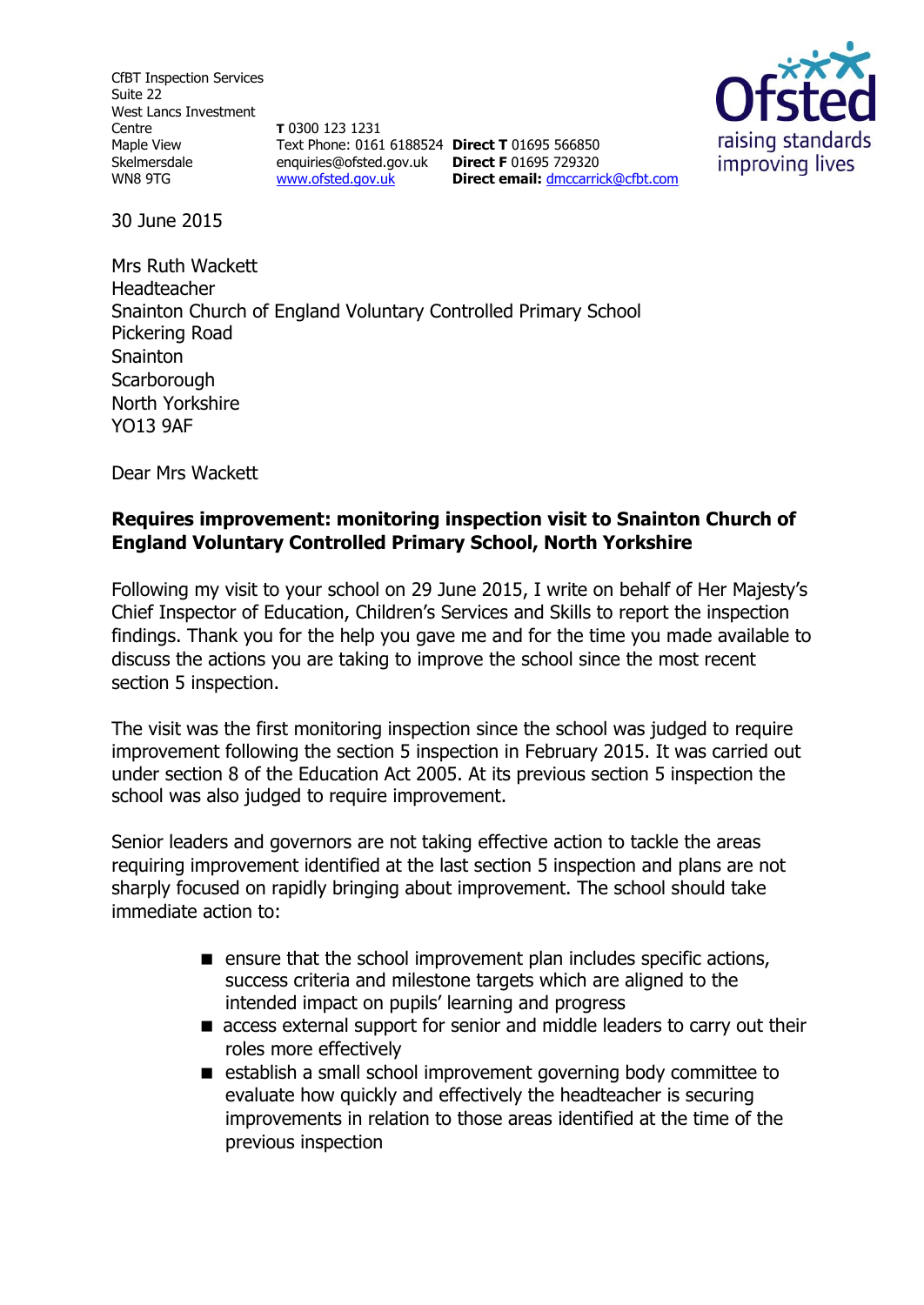

- urgently tackle the inconsistencies in marking and feedback to improve the quality and quantity of pupils' work
- **E** ensure that the monitoring of classroom practice focuses on learning and the contribution that teaching makes to it.

# **Evidence**

During the inspection, meetings were held with the headteacher, subject leaders for English and mathematics, two members of the governing body and a representative of the local authority to discuss the actions taken since the last inspection. The school improvement plans, English and mathematics subject leaders' plans and the school system for checking pupil progress were evaluated. Other documents were scrutinised including the outcomes of the school's monitoring activities, reports to governors and local authority notes of visit.

## **Context**

The school has encountered some difficulties in maintaining a constant staffing structure in the past. However, staffing has not changed this academic year, and is set to remain unchanged for the next academic year starting September 2015.

## **Main findings**

School leaders have not acted with enough urgency or decisiveness following the section 5 inspection. A school improvement plan has been developed, but it does not address clearly all of the issues raised at the previous inspection. The actions do not have measurable outcomes and the criteria which have been set to monitor the improvements are not challenging or robust enough. Due to this, governors are unable to keep a close check on how well the actions taken are improving the progress of pupils across the school.

Leaders' expectations of what pupils can achieve are not always high enough. Staff are committed to making the necessary improvements, and know what is expected of them due to roles and responsibilities being made clearer, however they are not sufficiently clear about how to make the required improvements.

Governors are committed to the school. Following the inspection judgement, they resolved to further develop their knowledge and skill to hold school leaders to account. Governors regularly ask searching questions and challenge senior leaders, particularly in relation to how well pupils are achieving. However, governors recognise that the response they receive is not always acceptable. Governors have accessed some support from the local authority to develop their effectiveness but rightly feel they require more. In addition, they recognise the need for urgent external support to help drive the rapid improvements required in leadership, achievement and teaching and are exploring their options.